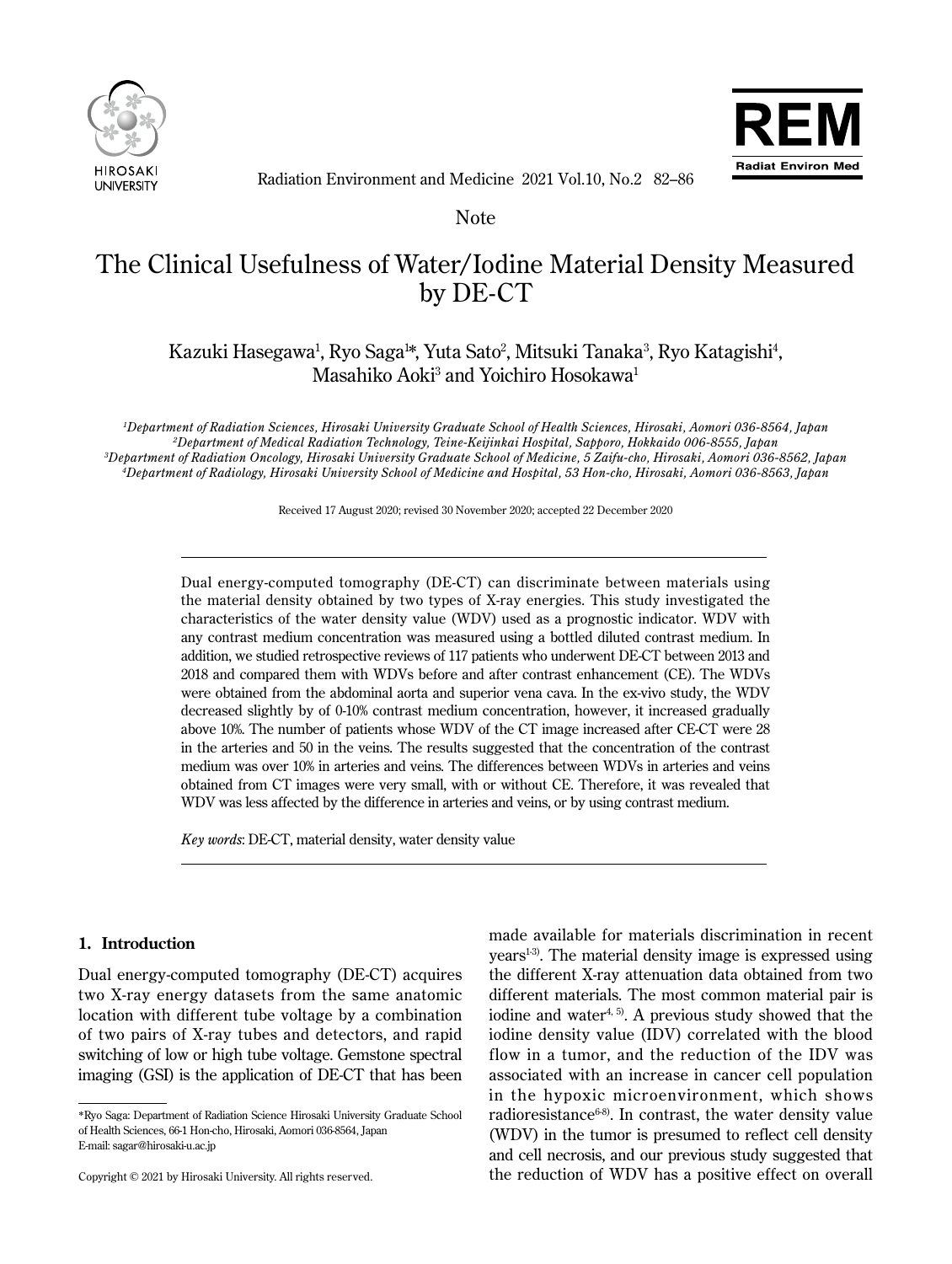

**Fig. 1.** The bottled diluted contrast medium. A total of 50 ml polyethylene container was used. A nonionic, low-osmolar contrast medium 300 (mg I/ml) was mixed with distilled water, and 30 ml each was enclosed in the container. The bottled diluted contrast medium was placed at 2 cm intervals to prevent artifact and scanned continuously.

survival after radiotherapy<sup>9)</sup>. Therefore, the IDV and the WDV obtained from dual energy of X-rays enable us to estimate the quantitative assessment of tumor invasion and the prediction analysis of patient prognosis $9,10$ . However, some issues need to be resolved to use the WDV as a prognostic indicator. For instance, in contrast enhanced (CE)-CT, WDV of tissue may be affected by iodine contained in the contrast medium. In addition, there were few clinical applications using WDV, most recently, only reported that WDV can be used to detect bone marrow edema<sup>11)</sup>.

In this study, to identify the characteristics of the WDV as a prognostic indicator, we investigated whether the contrast medium or, the difference between arterial blood and vein blood, affects WDV.

#### **2. Materials and Methods**

#### *Scanning procedure*

Discovery CT750 HD (GE Healthcare, USA) was used for DE-CT. A fast kV switching method was used for CT imaging. Omnipaque 350 (GE Healthcare, USA) and Iopamiron 300 (Bayer Yakuhin, Ltd., Japan) were used as a nonionic, low-osmolar contrast medium, and the concentration 600 mg I per kg body weight, with an iodine content of 300 or 350 mg I/ml. The contrast medium with an iodine content of 300 mg I/ml was used in the ex-vivo study, and 300 and 350 mg I/ml were used in the clinical study.



**Fig. 2.** Evaluation of WDV for contrast medium concentrations of 0-100%. Data are shown as mean ± standard deviation.

# *Evaluation of water density value for contrast medium concentration change*

Low-osmolar contrast medium 300 (mg I/ml) was diluted with distilled water to concentration 0, 1, 3, 5, 7, 9, 10, 20, 30, 40, 50, 70, 90 and 100%. Mixtures with adjusted concentrations were enclosed in a polyethylene container with a capacity of 50 ml (Fig. 1), and scanning was performed under conditions of a tube voltage of 80 and 140 kVp and a tube current of 360 mA in air. The bottled diluted contrast medium was placed at 2 cm interval and scanned continuously. The scanned CT images were transferred to a workstation (GSI Viewer, GE Healthcare, USA) for data analysis. Data analysis was performed using Advantage Workstation (AW) volume share 5 software (GE Healthcare, USA) with a slice thickness of 5.0 mm. The region of interest (ROI) was set in the center of the mixture, and the mean WDV in the ROI was acquired. The relationship between the mean WDV and contrast medium concentration was shown by 4-parametric logistic curve.

#### *Patients' characteristics*

From 2013 to 2018, 117 patients with medically inoperable lung cancers who underwent DE-CT were retrospectively reviewed. CE-CT scanning was performed with nonionic, low-osmolar contrast medium, and the dose of the contrast medium was 600 mg I per kg body weight. The total amount of contrast medium was intravenously injected within 30 s. The scan was started 25 s after initiating the injection of contrast medium. The CT images of plain CT and CE-CT imaging were transferred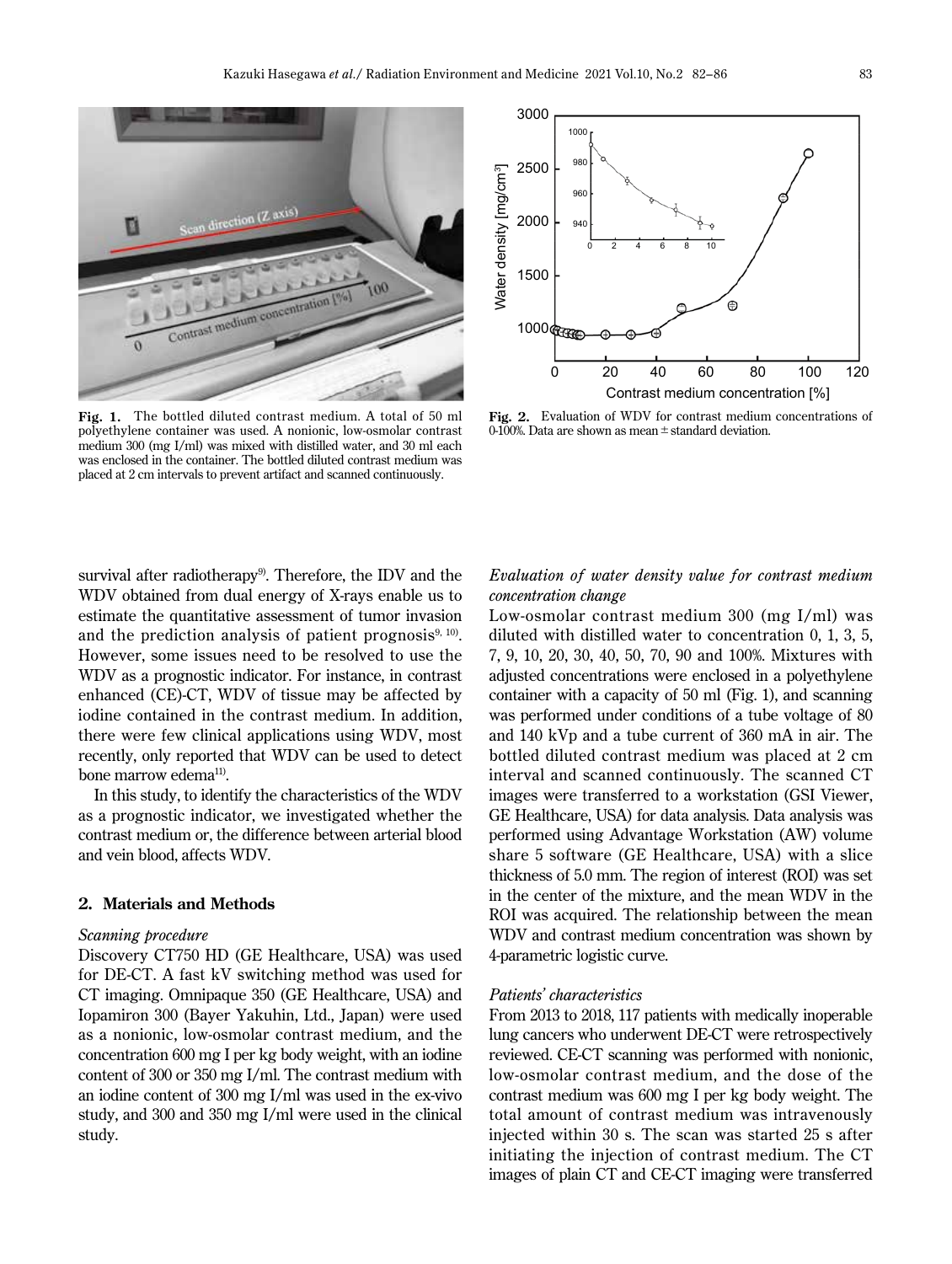

Fig. 3. The comparison of WDVs between plain and CE-CT, A) in arteries, B) in veins.

to a workstation and were subjected to data analyses with AW volume share 5 software. The slices used for data analysis had a thickness of 0.625 mm. After setting the ROI of the abdominal aorta and superior vena cava CT image including no vessel wall using a pulmonary window (window width:  $1,000$  HU; window level: $-700$  HU), the WDVs were obtained for each scan. The WDV of the abdominal aorta and superior vena cava in the same patient were compared using plain and CE imaging in the same scan range, respectively.

#### *Statistics*

All statistical analyses were performed using Microsoft Excel 2016 (Microsoft Corporation) with the add-on software Statcel v4 (OMS Publishing, Saitama, Japan) for all patients as a group. The difference between the mean WDV in patients' arteries and veins was assessed using Student's t-test and Mann-Whitney test. Differences were regarded as statistically significant at a P-value of < 0.05. The effect size of statistical significance was calculated using Cohen's  $d^{12}$ . In this study, the effect size was considered as small at  $d \le 0.2$ , medium at  $0.2 < d \le 0.5$ , and large at  $d \geq 0.8$ , respectively.

#### **3. Results**

# *Evaluation of water density value for changes in contrast medium concentration.*

To investigate the concentration of contrast medium affecting the WDV, we measured the WDV with continuously changing contrast medium concentration. From 0-10% contrast medium concentration, the WDV tended to slightly decrease with increasing concentration (Fig. 2). In contrast, in over 10%, the WDV gradually increased in a concentration-dependent manner.

#### *Evaluation of water density for arteries and veins.*

A total of 117 patients who underwent DE-CT between 2013 and 2018 were reviewed for comparison of WDVs before and after contrast enhancement. The number of the patients whose WDV after contrast enhancement increased was 78 (28 in artery, 50 in vein) (Fig. 3A, B). As further investigation, we evaluated whether arteries and veins were distinguishable by measuring the WDV. The WDVs obtained from the artery and the vein in plain CT images were significantly different,  $1,037 \pm 12$  and  $1,032 \pm 12$ 12 ( $P < 0.01$ ), respectively (Fig. 4A). In contrast, the WDVs obtained from the artery and the vein by CE-CT imaging were  $1,030 \pm 15$  and  $1,035 \pm 62$  (P = 0.50), respectively (Fig. 4B). In addition, the WDV obtained from the artery on CE-CT showed a statistically significant decrease compared with plain CT  $(P<0.01)$ . The effect sizes were calculated for the WDV of arteries and veins obtained from plain CT imaging and the WDV before and after CE in the arteries. The effect sizes were  $d = 0.36$  between the artery and vein and 0.61 between before and after CE in the arteries. These values were medium effect size, respectively<sup>13, 14)</sup>.

## **4. Discussion**

This study investigated the characteristics of WDV as a prognostic indicator. When the concentration of contrast medium was less than 10%, the WDV slightly decreased in a concentration-dependent manner. However, the WDV was increased when the contrast medium concentration exceeded 10% (Fig. 2). Among the 117 patients, the number of patients who increased the WDVs after contrast enhancement was 28 in arteries and 50 in veins (Fig. 3). As further investigation, we evaluated whether the WDV obtained from DE-CT could identify arteries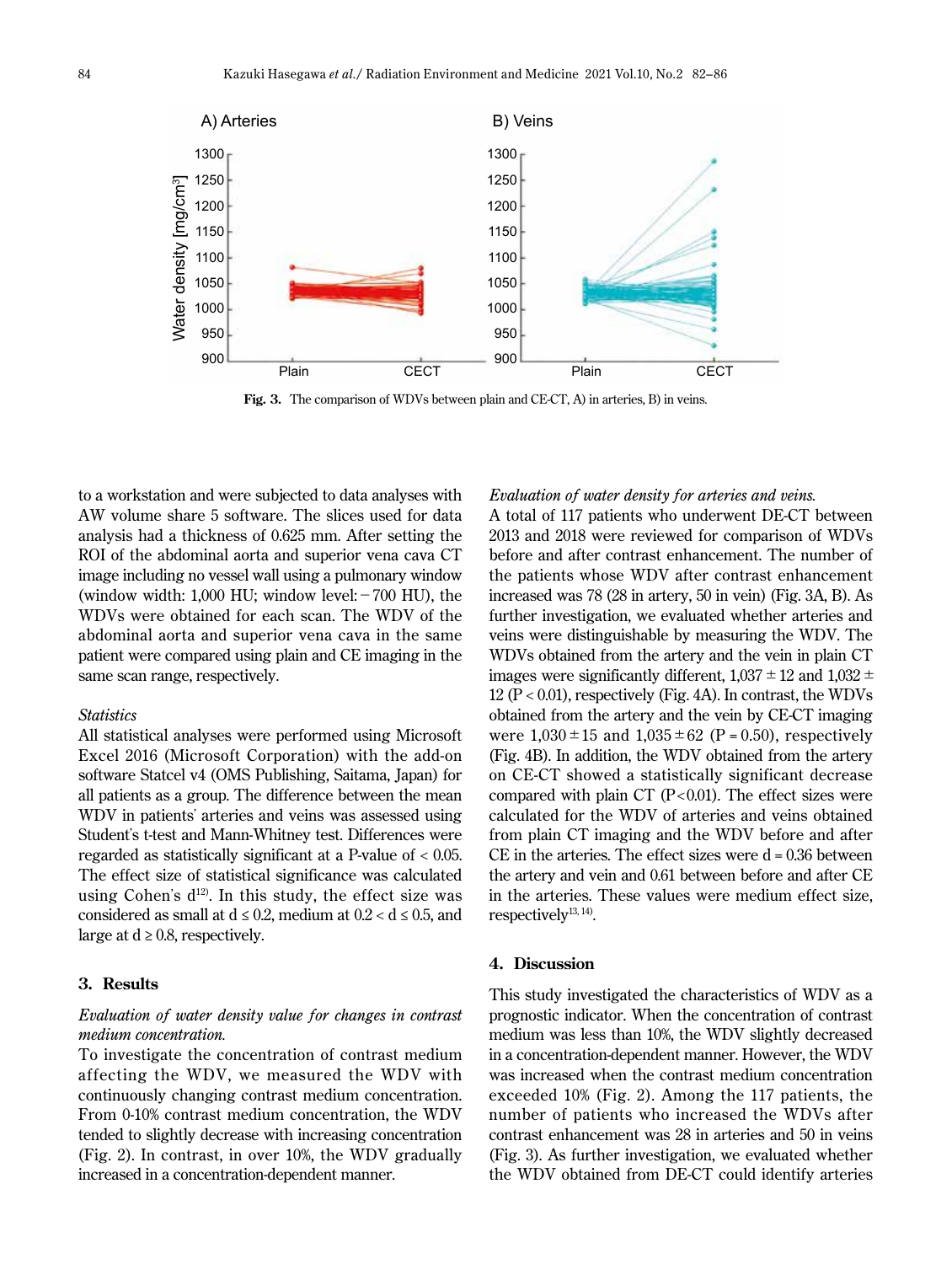

**Fig. 4.** Comparison of WDV of arteries and veins. A) Plain imaging, B) contrast imaging. Values are shown as mean ± standard deviation. \*\*P < 0.01. Black circle and blank square show mean value and outlier, respectively.

and veins with few differences in tissue components. The WDVs in arteries and veins obtained from plain CT imaging showed a statistically significant difference, but not CE-CT (Fig. 4).

Our previous study revealed that the WDV in a tumor was negatively correlated with overall survival after radiotherapy and positively correlated with average CT values  $(TVV)^{8, 9}$ . The WDV is also simply expressed by the subtraction between CTV and IDV, thereby decreasing the WDV in a contrast medium concentrationdependent manner. In contrast, our results showed that WDV was increased in the contrast medium concentration exceeding 10%. It has been reported that a material containing higher iodine causes beam-hardening artifacts15-17), and water (iodine) image accentuates beamhardening artifacts that have less intense or unchanged CT attenuation at low versus high  $kVp^{17}$ . In fact, the artifact pattern was observed in the contrast medium concentration exceeding 10% in phantom imaging, and also observed in the patient data in which the WDV increased after CE (data not shown). Therefore, it was suggested that the WDV might be affected by beamhardening artifacts at over 10% contrast medium. The concentration of contrast medium to patients in this study was 600 mg I per kg body weight, with an iodine content of 300 or 350 mg I/ml. This concentration is commonly used clinically<sup>19, 20</sup>, which is less than 5% of the wholebody blood volume. Theoretical whole-body contrast medium concentration which calculated by blood volume from Ogawa formula and the dose of contrast medium, is less 4% for both men and women. However, in the patient data, the patients who showed increasing WDV obtained from arteries and veins after CE-CT were 28 and 50 patients, respectively. This means that the concentration

of contrast medium in the ROI exceeded 10%.

In DE-CT, the tissue attenuation coefficient is calculated from two different X-ray energies, and discriminates materials by representing each image with water and iodine<sup>21, 22</sup>. In plain CT images, there was a statistically significant difference in the WDV of the arteries and the veins, and the effect size was medium. However, the difference in WDV between arteries and veins was extremely small, and it seems difficult to distinguish by using the value. In CE-CT images, there was a statistically significant decrease in the WDV of the arteries compared with plain CT, while the difference in WDV was extremely small. These results indicate that the WDV was less affected by subtle differences in components such as arteries, veins, and contrast medium. In addition, our previous study revealed that no effect on CT value and WDV by tumor contrast enhancement<sup>8)</sup>. Therefore, it was suggested that the patient prognosis can be determined by the WDV of any ROI in the tumor, and the WDV could be used as a prognostic indicator. However, the number of patients with outliers on CE-CT is higher in veins than in other imaging methods, this could be including several factors such as patient characteristics, contrast medium injection rate, and scan delay. Moreover, it is difficult to handle WDV in low IDV such as veins, and WDV may less reliable in diagnosis because the WDV variability is large when the tumor has a low IDV. Thus, there is still a limitation to use WDV as a prognostic indicator.

## **5. Conclusions**

The results of this study revealed that WDV was less affected by subtle differences in component and contrast